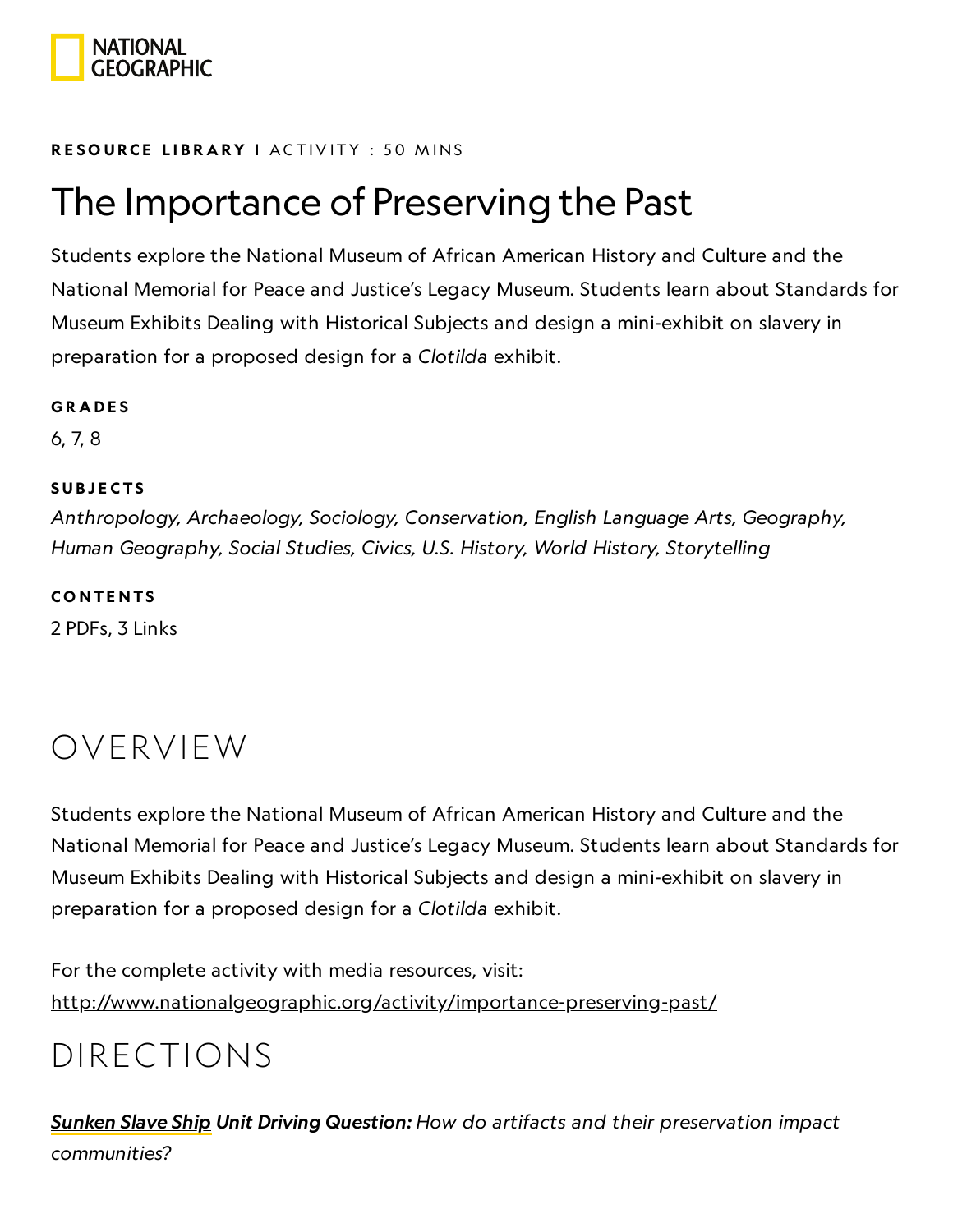[Uncovering](https://www.nationalgeographic.org/lesson/uncovering-past/) the Past Lesson Driving Question: How are artifacts and stories of past lives uncovered?

### 1. Engage students in learning about the standards for creating historical museum exhibits and explore how exhibits are created to tell a story.

- Explain to students that they will be working toward creating a museum <u>exhibit</u>.
- Ask students:
	- How many of you have been to a museum before?
	- What kind of museum was it?
	- How was the museum organized?
	- What kind of exhibits did you see?
	- What do you think goes into planning for a museum display or exhibit?
- Tell students that there is a great deal of planning and consideration that goes into preparing a museum exhibit, especially when handling historical or fragile artifacts and objects. For example, when archaeologists excavated the wreck of a French explorer's ship, the La Belle, off the coast of Texas, the project took several years and millions of dollars. The wreck's remains were raised piece by piece and were taken to a lab to preserve those pieces. Museum technicians and archaeologists put the wreck back together at a museum, but the final product was too fragile to travel. However, particular pieces were preserved and were able to travel to other museums on loan and displayed as part of exhibitions.
- Have students [read, individually](https://www.historians.org/jobs-and-professional-development/statements-standards-and-guidelines-of-the-discipline/standards-for-museum-exhibits-dealing-with-historical-subjects) or as a class, this article on *Standards for Museum Exhibits* Dealing with Historical Subjects. If reading as a class, pause when encountering difficult language to support understanding and to make relevant connections.
- Ask: Why is it important that historical exhibits have standards they must meet?
- As a class, discuss how museums tend to group artifacts and exhibits by a theme, and even sub-themes within larger themes as an organizational tool and to tell a story through the collection.
- Provide students with an example by displaying an image of a museum map to the class, such as the [Metropolitan](https://maps.metmuseum.org/) Museum of Art Map, noting how within each major area, such as Arts of Africa, Oceania, and the Americas, there are separate rooms that help to organize the art exhibits even more.

### 2. Students create their own mini-exhibit based on artifacts from the National Museum of African American History and Culture.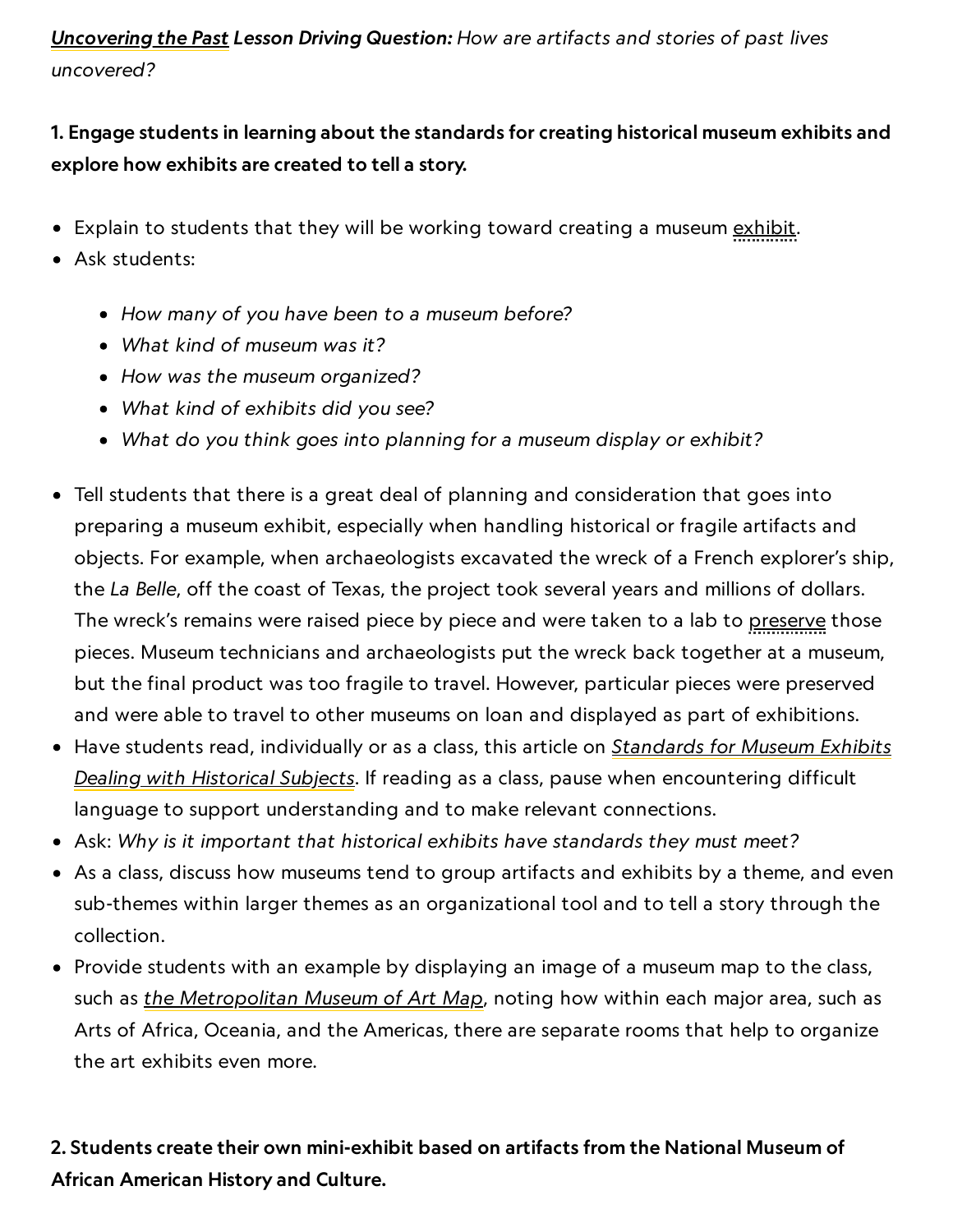- Distribute the Slavery Exhibit [Planner](https://media.nationalgeographic.org/assets/file/SlaveryExhibitPlanner.pdf) to each student.
- Display the NMAAHC [Collections](https://nmaahc.si.edu/explore/collection/search?edan_q=%2A%3A%2A&edan_local=1&edan_fq%5B%5D=topic%3A%22Slavery%22) artifact gallery.
- Have students browse the Slavery and [Freedom](https://nmaahc.si.edu/slavery-and-freedom) Exhibit of the National Museum of African American History and Culture and select three artifacts that they feel would be grouped together under a particular theme for a mini-exhibit on slavery.
- If students need other artifacts, demonstrate how to browse the site by using the search feature and typing in "slavery" or selecting different topics within the filters. Click on a displayed artifact to show students how more information is revealed by selecting "view object."
- Have students complete their Slavery Exhibit Planner based on the artifacts they have selected.

### 3. Direct students to use a rubric to self-evaluate their mini-exhibit to assess how it meets the American Historical Association's museum standards.

• Have students use the self-evaluation rubric on the Slavery Exhibit Planner worksheet to evaluate how their chosen artifacts work together to create a cohesive exhibit that meets the standards.

### 4. As a class, have students define an official standard to add to their culminating project rubric.

- Display the *[Standards](https://www.historians.org/jobs-and-professional-development/statements-standards-and-guidelines-of-the-discipline/standards-for-museum-exhibits-dealing-with-historical-subjects) for Museum Exhibits Dealing with Historical Subjects* for the class.
- Discuss the value of the standards in their project work, and ask students to identify which of the standards are relevant to the students' projects.
- Highlight words or phrases they feel are relevant to their work.
- In groups, invite students to write a standard/expectation for their project rubrics that is inspired by the *[Standards](https://www.historians.org/jobs-and-professional-development/statements-standards-and-guidelines-of-the-discipline/standards-for-museum-exhibits-dealing-with-historical-subjects) for Museum Exhibits Dealing with Historical Subjects*.
- Have students share their newly defined standard and vote on which to include in the Sunken Slave [Ship: Final](https://media.nationalgeographic.org/assets/file/SunkenSlaveShipFinalProjectRubric.pdf) Project Rubric.

# Tip

Step 1: Students may need help in understanding the [standards. The](https://contingentmagazine.org/2019/03/20/i-make-exhibits/) infographic *I Am a* Historian I Make Exhibits explains the responsibilities of a museum curator and what must be considered when creating exhibits. Note: contains the word "ass"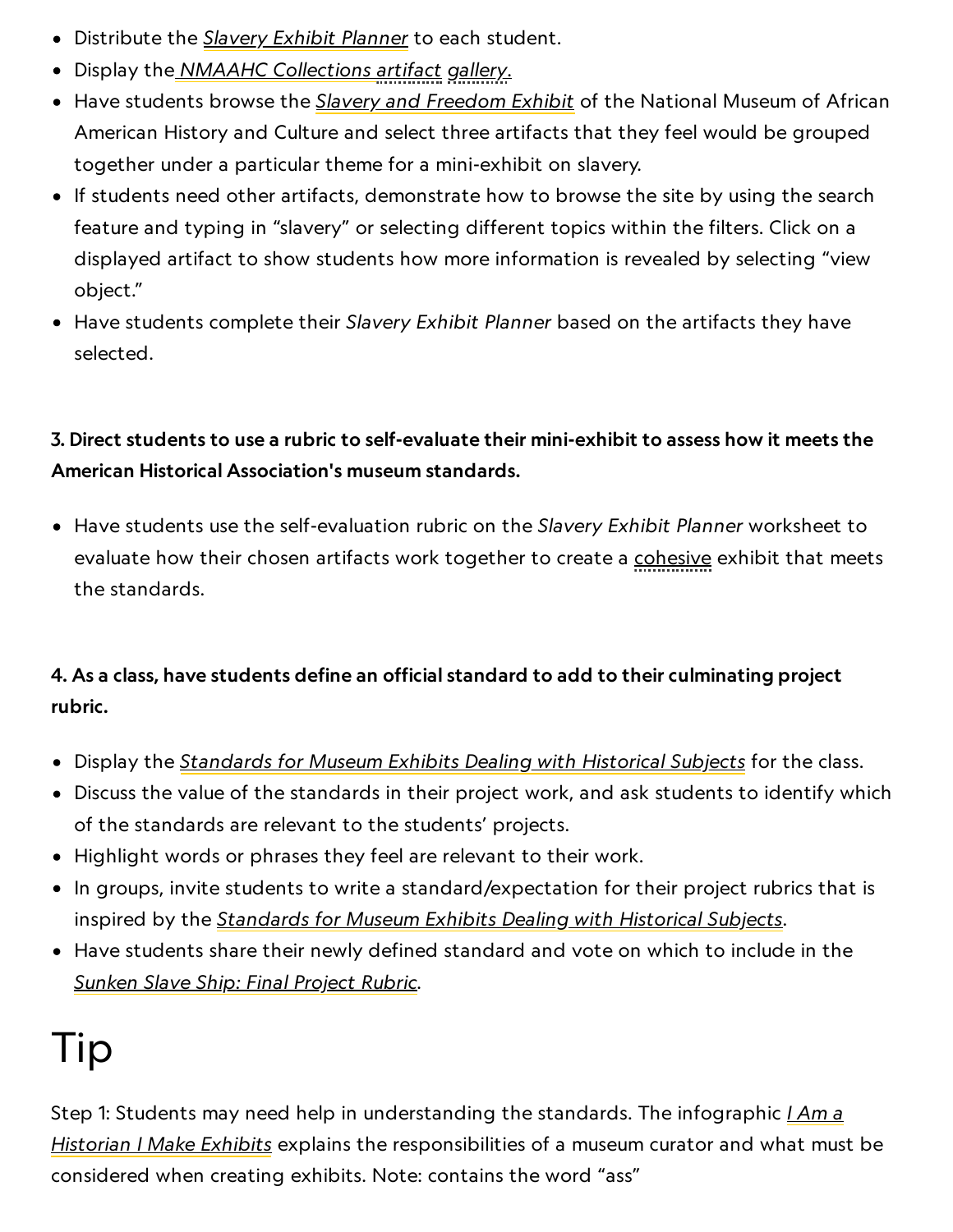Tip

Step 3: Students can evaluate a partner's Slavery Exhibit [Planner](https://media.nationalgeographic.org/assets/file/SlaveryExhibitPlanner.pdf) using the [Standards](https://www.historians.org/jobs-and-professional-development/statements-standards-and-guidelines-of-the-discipline/standards-for-museum-exhibits-dealing-with-historical-subjects) of Museum Exhibits Dealing with Historical Subjects to practice reflecting with a rubric and providing constructive feedback.

# Rubric

Slavery Exhibit [Planner](https://media.nationalgeographic.org/assets/file/SlaveryExhibitPlanner.pdf): When reviewing student selections for the slavery exhibit, take note of whether or not the student has included evidence that they've met the achievable standards. For instance, is there evidence that the student has identified the artifact as an object, written documentation, oral history, image, work of art, music, or folklore? Also, take note of whether or not the student presents multiple competing points of view in their selection and description of the artifacts and any connections to how the selected artifacts would represent the diversity within their own community. If there does not seem to be a connection among the selected artifacts or if the exhibit is not addressing any of the standards in an identifiable way, support the student in better understanding how they can demonstrate the requirements.

# Extending the Learning

Students read *The Legacy [Museum: From](https://museumandmemorial.eji.org/museum) Enslavement to Mass Incarceration* and watch *EJI's* New Legacy Museum about the National Memorial for Peace and Justice's Legacy Museum. Provide vocabulary explanation for the following terms: lynching, segregation, and genocide. Ask the following questions:

- Where have we seen or heard about segregation and genocide in history or our own lifetimes?
- Why would people want to immortalize these topics in a museum?
- Does the location of this museum matter? Why or why not?
- How might memorials, such as this one, prevent history from repeating itself?

# OBJECTIVES

# Subjects & Disciplines

## **[Anthropology](http://education.nationalgeographic.com/education/encyclopedia/anthropology/?ar_a=1)**

• [Archaeology](http://education.nationalgeographic.com/education/encyclopedia/archaeology/?ar_a=1)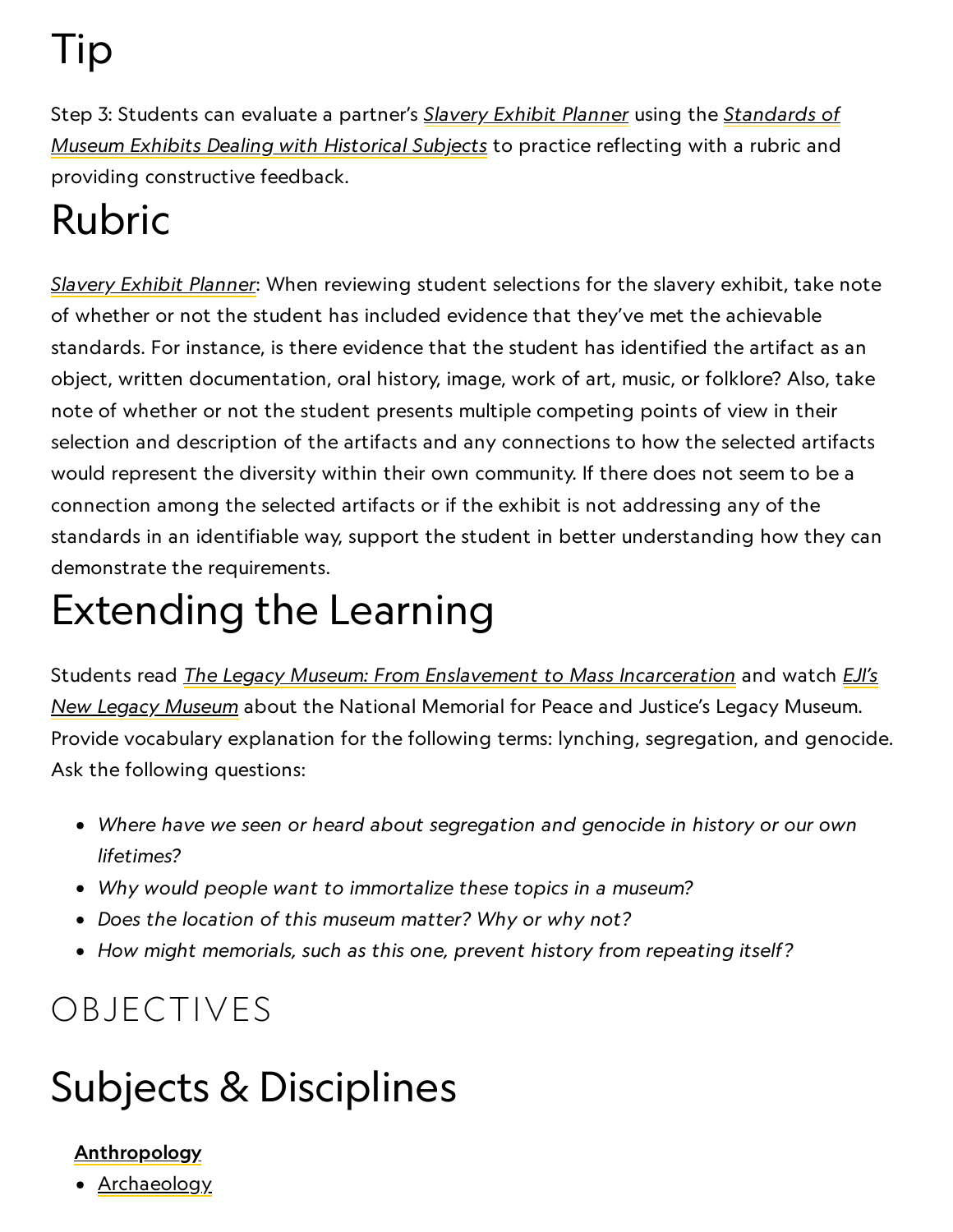- Sociology
- Conservation
- English Language Arts

### Geography

• Human [Geography](https://www.nationalgeographic.org/encyclopedia/geography/)

### Social Studies

- Civics
- U.S. History
- World History

Storytelling

# Teaching Approach

• Project-based learning

# Teaching Methods

- Guided listening
- Information organization
- Research

# Skills Summary

This activity targets the following skills:

- 21st Century Student Outcomes
	- Information, Media, and Technology Skills
		- [Information](http://www.p21.org/index.php?option=com_content&task=view&id=264&Itemid=120) Literacy
		- [Information, Communications, and](http://www.p21.org/index.php?option=com_content&task=view&id=350&Itemid=120) Technology Literacy
		- Media [Literacy](http://www.p21.org/index.php?option=com_content&task=view&id=349&Itemid=120)
	- Learning and Innovation Skills
		- [Communication](http://www.p21.org/index.php?option=com_content&task=view&id=261&Itemid=120) and Collaboration
		- Creativity and [Innovation](http://www.p21.org/index.php?option=com_content&task=view&id=262&Itemid=120)
		- Critical [Thinking](http://www.p21.org/index.php?option=com_content&task=view&id=260&Itemid=120) and Problem Solving
	- Life and Career Skills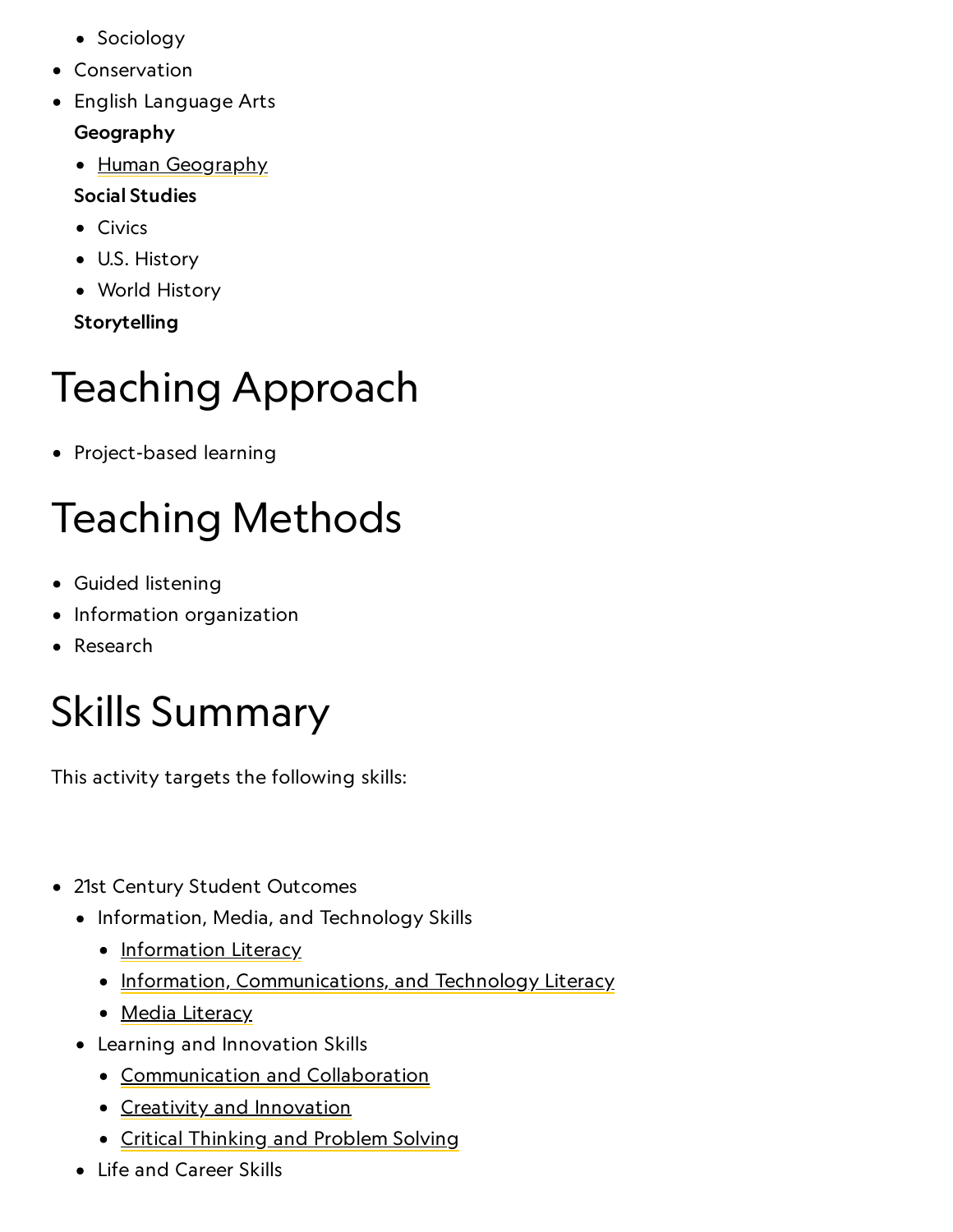- Initiative and [Self-Direction](http://www.p21.org/index.php?option=com_content&task=view&id=266&Itemid=120)
- **•** Leadership and [Responsibility](http://www.p21.org/index.php?option=com_content&task=view&id=266&Itemid=120)
- Productivity and [Accountability](http://www.p21.org/index.php?option=com_content&task=view&id=266&Itemid=120)
- Social and [Cross-Cultural](http://www.p21.org/index.php?option=com_content&task=view&id=266&Itemid=120) Skills
- 21st Century Themes
	- Civic [Literacy](http://www.p21.org/index.php?option=com_content&task=view&id=258&Itemid=120)
	- Global [Awareness](http://www.p21.org/index.php?option=com_content&task=view&id=256&Itemid=120)
- Critical Thinking Skills
	- Analyzing
	- Applying
	- Creating
	- Evaluating
	- Remembering
	- Understanding
- Geographic Skills
	- Acquiring [Geographic](https://www.nationalgeographic.org/geographic-skills/2/) Information
	- Analyzing [Geographic](http://education.nationalgeographic.com/education/geographic-skills/4/?ar_a=1) Information
	- **Answering [Geographic](http://education.nationalgeographic.com/education/geographic-skills/5/?ar_a=1) Questions**
	- Asking [Geographic](http://education.nationalgeographic.com/education/geographic-skills/1/?ar_a=1) Questions
	- Organizing [Geographic](http://education.nationalgeographic.com/education/geographic-skills/3/?ar_a=1) Information

# National Standards, Principles, and Practices

## COMMON CORE STATE STANDARDS FOR ENGLISH LANGUAGE ARTS & L ITERACY

## • [CCSS.ELA-LITERACY.SL.6.1](http://www.corestandards.org/ELA-Literacy/SL/8/1/):

Engage effectively in a range of collaborative discussions (one-on-one, in groups, and teacherled) with diverse partners on Grade 6 topics, texts, and issues, building on others' ideas and expressing their own clearly.

### • [CCSS.ELA-LITERACY.SL.6.2](http://www.corestandards.org/ELA-Literacy/SL/6/2/):

Interpret information presented in diverse media and formats (e.g., visually, quantitatively, orally) and explain how it contributes to a topic, text, or issue under study.

### • [CCSS.ELA-LITERACY.WHST.6-8.8:](http://www.corestandards.org/ELA-Literacy/WHST/6-8/8/)

Gather relevant information from multiple print and digital sources, using search terms effectively; assess the credibility and accuracy of each source; and quote or paraphrase the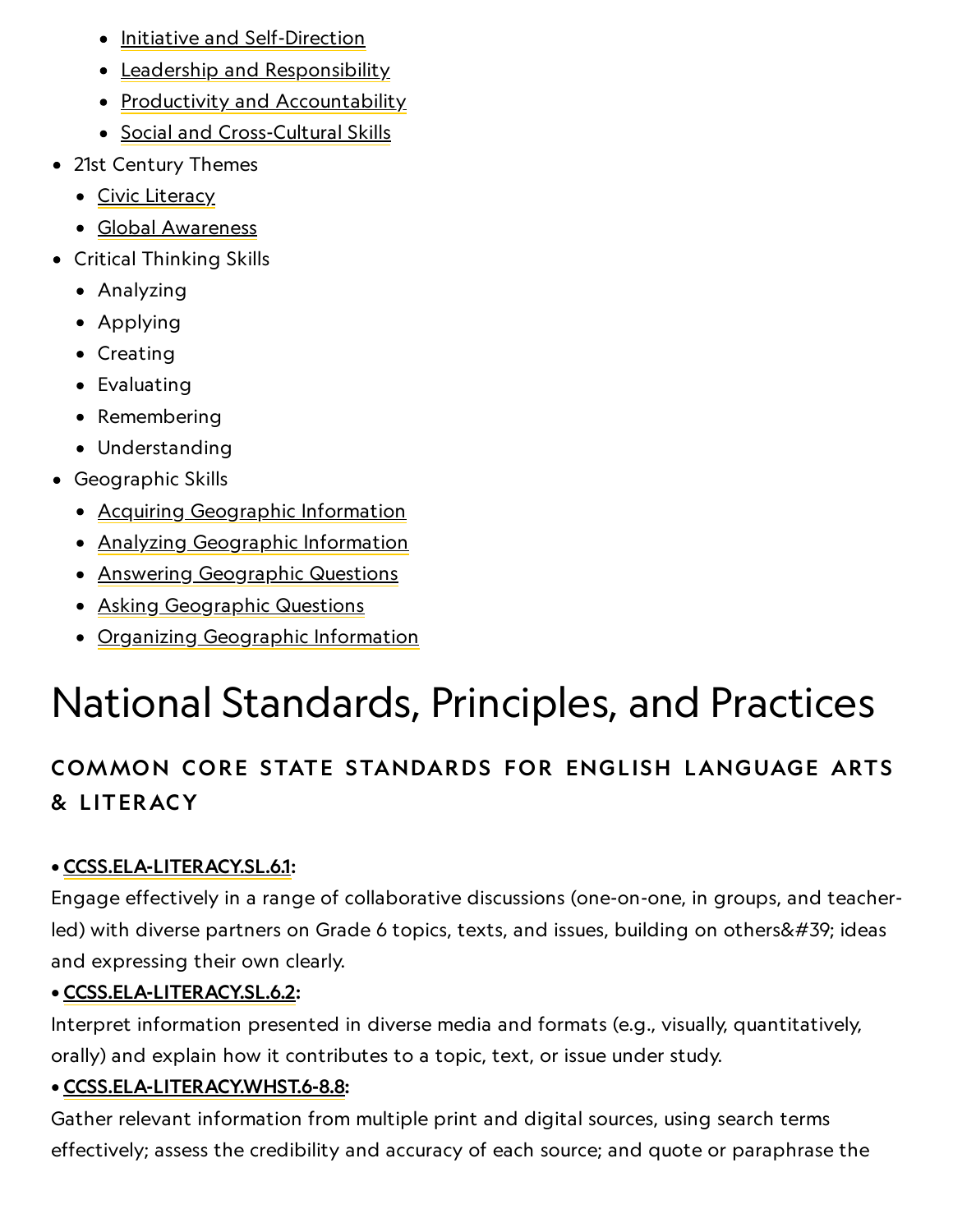data and conclusions of others while avoiding plagiarism and following a standard format for citation.

#### • [CCSS.ELA-LITERACY.WHST.6-8.9:](http://www.corestandards.org/ELA-Literacy/WHST/6-8/9/)

Draw evidence from informational texts to support analysis, reflection, and research.

#### • [WHST.6-8.2.](http://www.corestandards.org/ELA-Literacy/WHST/6-8/2/):

Write informative/explanatory texts, including the narration of historical events, scientific procedures/ experiments, or technical processes.

#### • [WHST.6-8.4.:](http://www.corestandards.org/ELA-Literacy/WHST/6-8/4/)

Produce clear and coherent writing in which the development, organization, and style are appropriate to task, purpose, and audience.

## THE COLLEGE, CAREER & CIVIC LIFE (C3) FRAMEWORK FOR SOCIAL STUDIES STATE STANDARDS

#### $\bullet$  <u>[D1.5.3-5.:](https://www.socialstudies.org/sites/default/files/c3/C3-Framework-for-Social-Studies.pdf)</u>

Determine the kinds of sources that will be helpful in answering compelling and supporting questions, taking into consideration the different opinions people have about how to answer the questions.

#### • [D2.His.6.6-8:](https://www.socialstudies.org/sites/default/files/c3/C3-Framework-for-Social-Studies.pdf)

Analyze how people' sperspectives influenced what information is available in the historical sources they created.

#### • [D3.1.6-8:](https://www.socialstudies.org/sites/default/files/c3/C3-Framework-for-Social-Studies.pdf)

Gather relevant information from multiple sources while using the origin, authority, structure, context, and corroborative value of the sources to guide the selection.

#### Preparation

#### What You'll Need

### REQUIRED TECHNOLOGY

- Internet Access: Required
- Tech Setup: 1 computer per learner, 1 computer per pair, Color printer, Monitor/screen, Printer, Projector, Speakers, Word processing software

### PHYSICAL SPACE

- Classroom
- Computer lab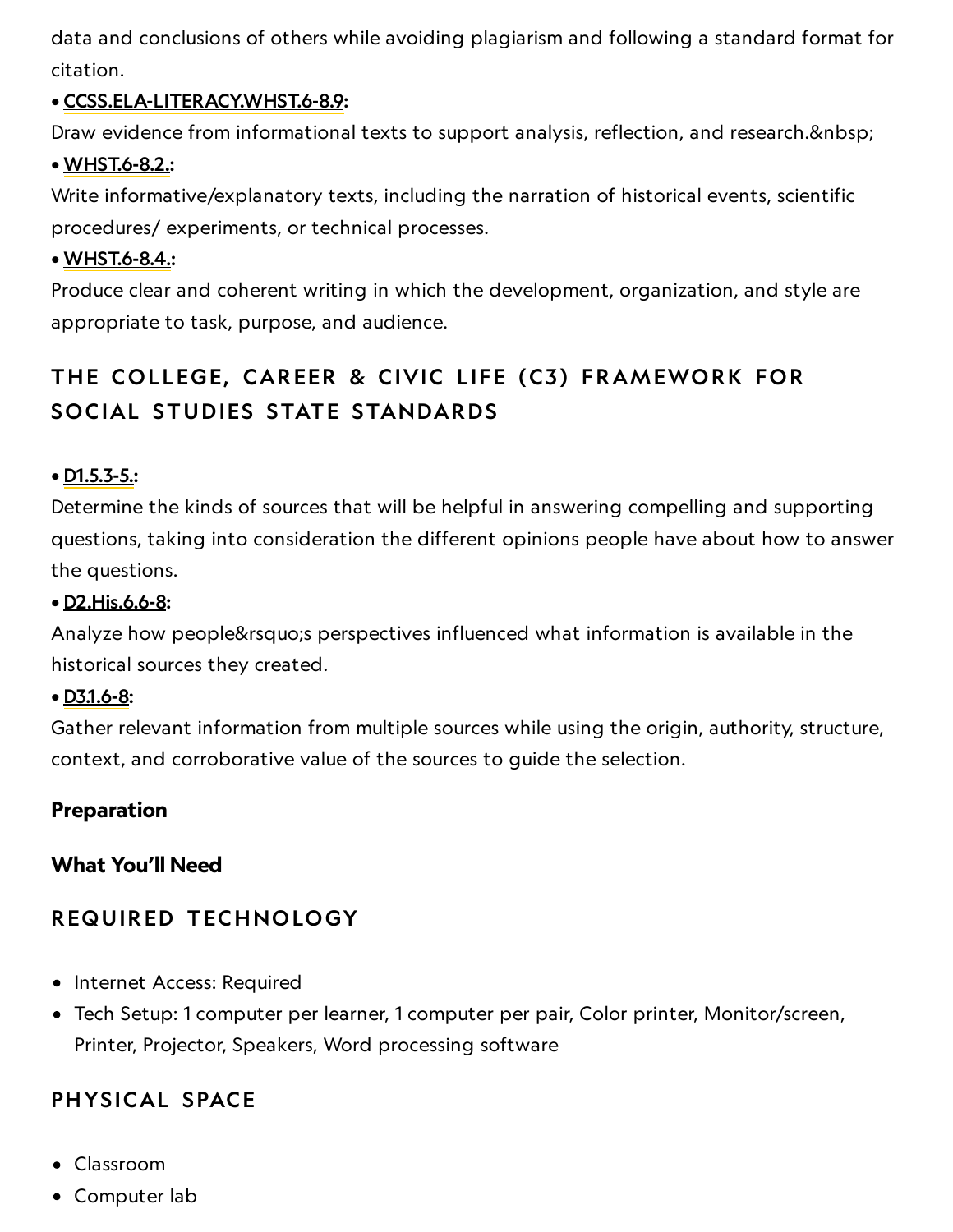### GROUPING

Heterogeneous grouping

#### RESOURCES PROVIDED: WEBSITES

National Museum of African American History and Culture: Slavery and Freedom Exhibit

#### RESOURCES PROVIDED: HANDOUTS & WORKSHEETS

- Slavery Exhibit [Planner](https://media.nationalgeographic.org/assets/file/SlaveryExhibitPlanner.pdf)
- [Sunken](https://media.nationalgeographic.org/assets/file/SunkenSlaveShipFinalProjectRubric.pdf) Slave Ship Final Rubric

#### RESOURCES PROVIDED: REFERENCE

American Historical Association: Standards for Museum Exhibits Dealing with Historical Subjects

#### RESOURCES PROVIDED: MAPS

MMA: Map of the Metropolitan Museum of Art

## BACKGROUND & VOCABULARY

# Background Information

Museums have a long history, going back to the third century B.C.E. in Egypt. Today, however, it has become uncommon to find any country or even a town, that does not have a museum. The traditional role of museums is to collect objects and materials of cultural, religious, and historical importance, preserve them, research them, and present them to the public for education and enjoyment.

Organizers or managers of museums and their exhibits are called curators. Curators oversee the museum's collection and develop, plan, and execute various exhibitions, planning all aspects of the presentation and installation of artifacts. Curators need strong analytical skills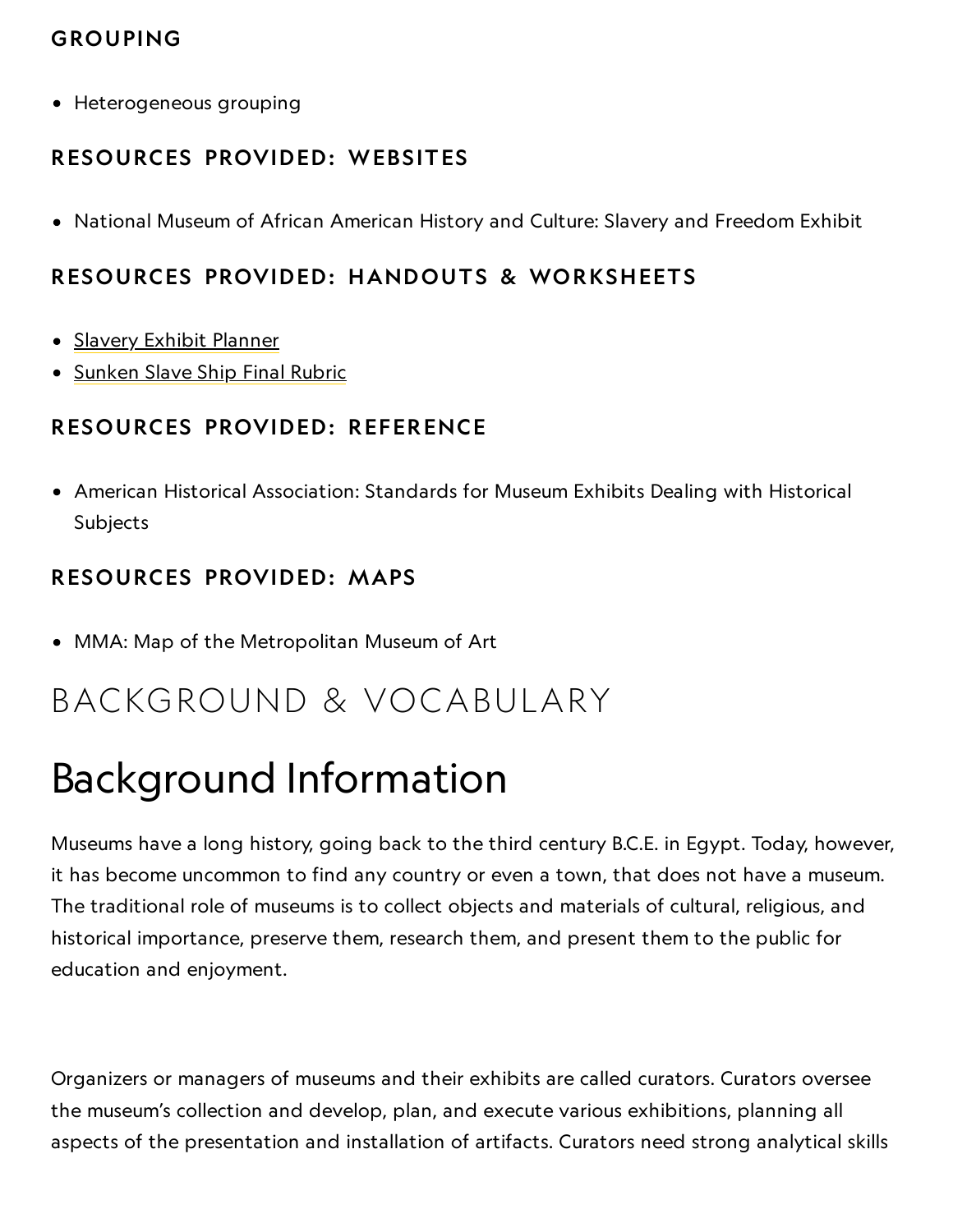to determine the origin, history, and importance of the objects they work with. They are responsible for documenting identification and authentication processes.

Curators also must know how to organize, store, and easily retrieve records and documents as needed for authentication purposes. Curators create labels and interpretive materials for artwork. It is important for them to understand the multiple perspectives of historical events, so they can accurately represent these perspectives in their exhibits. Since they are also responsible for ensuring that a museum is a teaching tool for the community about the past, they must organize educational events and opportunities to engage the public with the exhibits and the learning that is attached to it.

# Prior Knowledge

# $\mathsf{I}$ Recommended Prior Activities

- [Ethnography](https://www.nationalgeographic.org/activity/ethnography-africatown/) of Africatown
- Finding the [Clotilda](https://www.nationalgeographic.org/activity/finding-clotilda/)
- From Benin to [Mobile](https://www.nationalgeographic.org/activity/benin-mobile/)
- Meet [Cudjo](https://www.nationalgeographic.org/activity/meet-cudjo-lewis/) Lewis

# Vocabulary

| <b>Term</b>  | Part of<br><b>Speech</b> | <b>Definition</b>                                                      |
|--------------|--------------------------|------------------------------------------------------------------------|
| artifact     | noun                     | material remains of a culture, such as tools, clothing, or food.       |
| cohesive     |                          | adjectiveunified or sticking together.                                 |
| constructive | noun                     | tool to enhance the teaching and learning process; highlighting        |
| feedback     |                          | strengths and achievements as well as areas for improvement.           |
| exhibit      | noun                     | display, often in a museum.                                            |
| gallery      | noun                     | area used to display groups of material organized by type.             |
| legacy       | noun                     | material, ideas, or history passed down or communicated by a person or |
|              |                          | community from the past.                                               |
| preserve     | verb                     | to maintain and keep safe from damage.                                 |